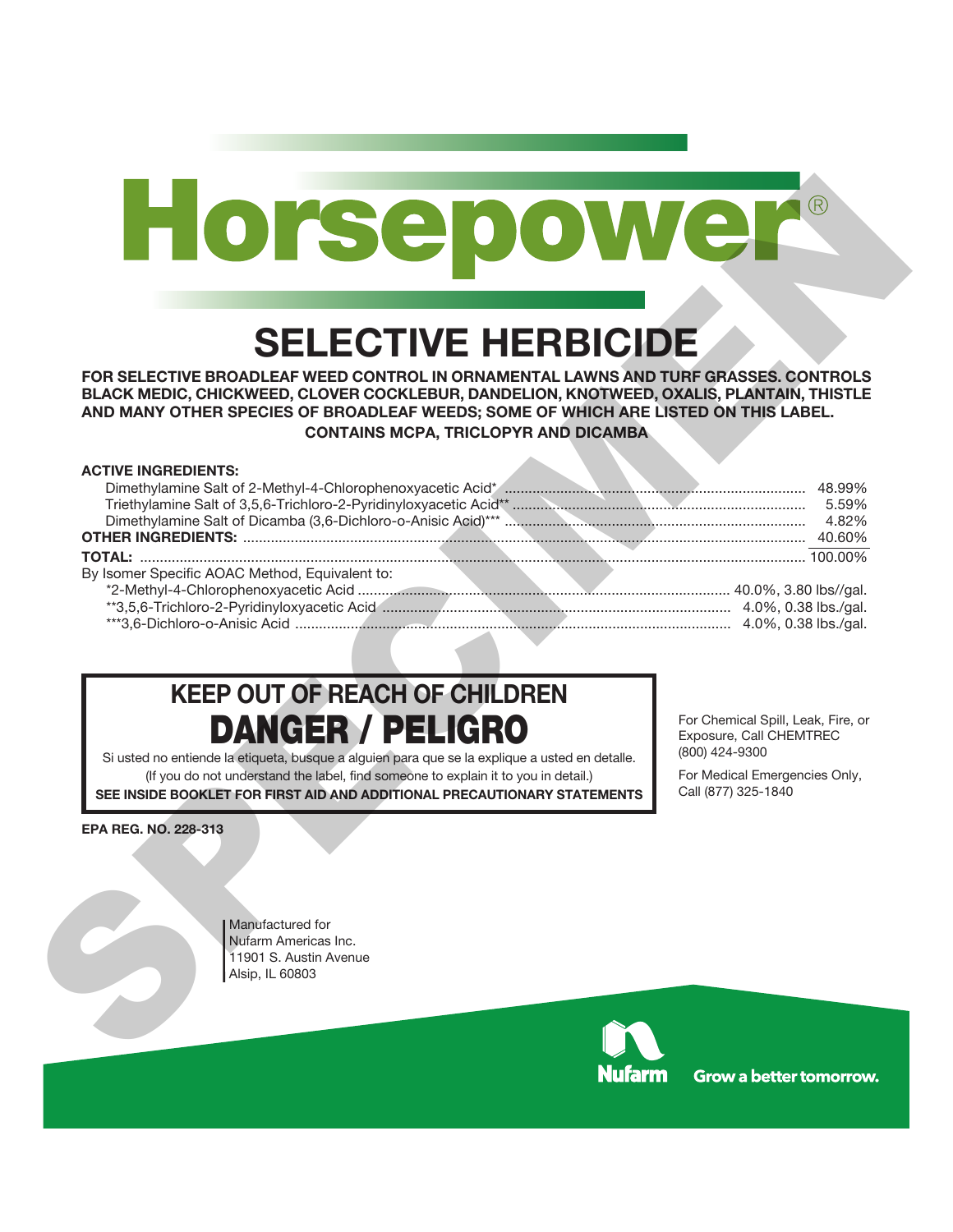### **PRECAUTIONARY STATEMENTS HAZARDS TO HUMANS AND DOMESTIC ANIMALS DANGER / PELIGRO**

#### **PERSONAL PROTECTIVE EQUIPMENT (PPE):**

#### **Mixers, loaders, applicators, and other handlers must wear:**

- Long-sleeved shirt and long pants,
- Protective eyewear (goggles or face shield)\*
- Shoes plus socks, and
- Chemical-resistant gloves made of any waterproof materials.
- \* Eye protection is not required ONLY when 3 pints of product is diluted with 20 or more gallons of water.

#### **USER SAFETY RECOMMENDATIONS**

#### **Users Should:**

- Wash hands before eating, drinking, chewing gum, using tobacco, or using the toilet.
- Remove clothing/PPE immediately if pesticide gets inside. Then wash thoroughly and put on clean clothing.
- Remove PPE immediately after handling this product. Wash the outside of gloves before removing. As soon as possible, wash thoroughly and change into clean clothing.

#### **NON-AGRICULTURAL USE REQUIREMENTS**

#### **FIRST AID**

| Avoid contact with eyes, skin or clothing. | Corrosive. Causes irreversible eye damage. Harmful if swallowed or absorbed through skin. Do not get in eyes, on skin or on clothing.<br>PERSONAL PROTECTIVE EQUIPMENT (PPE):<br>Some materials that are chemical-resistant to this product are Butyl rubber ≥1 4 mils. If you want more options, follow the instructions<br>for category A on an EPA chemical-resistance category selection chart. |
|--------------------------------------------|-----------------------------------------------------------------------------------------------------------------------------------------------------------------------------------------------------------------------------------------------------------------------------------------------------------------------------------------------------------------------------------------------------|
| • Long-sleeved shirt and long pants,       |                                                                                                                                                                                                                                                                                                                                                                                                     |
|                                            |                                                                                                                                                                                                                                                                                                                                                                                                     |
|                                            |                                                                                                                                                                                                                                                                                                                                                                                                     |
|                                            | Mixers, loaders, applicators, and other handlers must wear:                                                                                                                                                                                                                                                                                                                                         |
| • Shoes plus socks, and                    | · Protective eyewear (goggles or face shield)*                                                                                                                                                                                                                                                                                                                                                      |
|                                            | • Chemical-resistant gloves made of any waterproof materials.                                                                                                                                                                                                                                                                                                                                       |
|                                            | * Eye protection is not required ONLY when 3 pints of product is diluted with 20 or more gallons of water.<br>Follow manufacturer's instructions for cleaning/maintaining PPE. If no such instructions for washables exist, use detergent and hot water.<br>Keep and wash PPE separately from other laundry.                                                                                        |
|                                            | <b>USER SAFETY RECOMMENDATIONS</b>                                                                                                                                                                                                                                                                                                                                                                  |
| <b>Users Should:</b>                       |                                                                                                                                                                                                                                                                                                                                                                                                     |
|                                            | . Wash hands before eating, drinking, chewing gum, using tobacco, or using the toilet.                                                                                                                                                                                                                                                                                                              |
|                                            | . Remove clothing/PPE immediately if pesticide gets inside. Then wash thoroughly and put on clean clothing.<br>. Remove PPE immediately after handling this product. Wash the outside of gloves before removing. As soon as possible, wash                                                                                                                                                          |
|                                            | thoroughly and change into clean clothing.                                                                                                                                                                                                                                                                                                                                                          |
|                                            | <b>NON-AGRICULTURAL USE REQUIREMENTS</b>                                                                                                                                                                                                                                                                                                                                                            |
|                                            |                                                                                                                                                                                                                                                                                                                                                                                                     |
|                                            | Do not enter or allow people or pets to enter the treated field until sprays have dried.                                                                                                                                                                                                                                                                                                            |
| nurseries or greenhouses.                  | The requirements in this box apply to uses of this product that are NOT within the scope of the Worker Protection Standard for<br>agricultural pesticides (40 CFR Part 170). The WPS applies when this product is used to produce agricultural plants on farms, forests,<br><b>FIRST AID</b>                                                                                                        |
|                                            | . Hold eye open and rinse slowly and gently with water for 15 to 20 minutes.                                                                                                                                                                                                                                                                                                                        |
| <b>IF IN EYES</b>                          | . Remove contact lenses, if present, after the first 5 minutes, then continue rinsing eye.<br>. Call a poison control center or doctor for treatment advice.                                                                                                                                                                                                                                        |
| <b>IF SWALLOWED</b>                        | . Call poison control center or doctor immediately for treatment advice.                                                                                                                                                                                                                                                                                                                            |
|                                            | . Have person sip a glass of water if able to swallow.                                                                                                                                                                                                                                                                                                                                              |
|                                            | . Do not induce vomiting unless told to do so by the poison control center or doctor.<br>. Do not give anything by mouth to an unconscious person.                                                                                                                                                                                                                                                  |
| <b>IF ON SKIN OR</b>                       | • Take off contaminated clothing.                                                                                                                                                                                                                                                                                                                                                                   |
| <b>CLOTHING</b>                            | . Rinse skin immediately with plenty of water for 15 to 20 minutes.<br>· Call a poison control center or doctor for treatment advice.                                                                                                                                                                                                                                                               |
|                                            | <b>HOT LINE NUMBER</b>                                                                                                                                                                                                                                                                                                                                                                              |
|                                            | contact 1-877-325-1840 for emergency medical treatment information.                                                                                                                                                                                                                                                                                                                                 |
|                                            | Have the product container or label with you when calling a poison control center or doctor, or going for treatment. You may also<br><b>NOTE TO PHYSICIAN</b><br>This product is corrosive to the eyes. Probable mucosal damage may contraindicate the use of gastric lavage.                                                                                                                       |

#### **NOTE TO PHYSICIAN**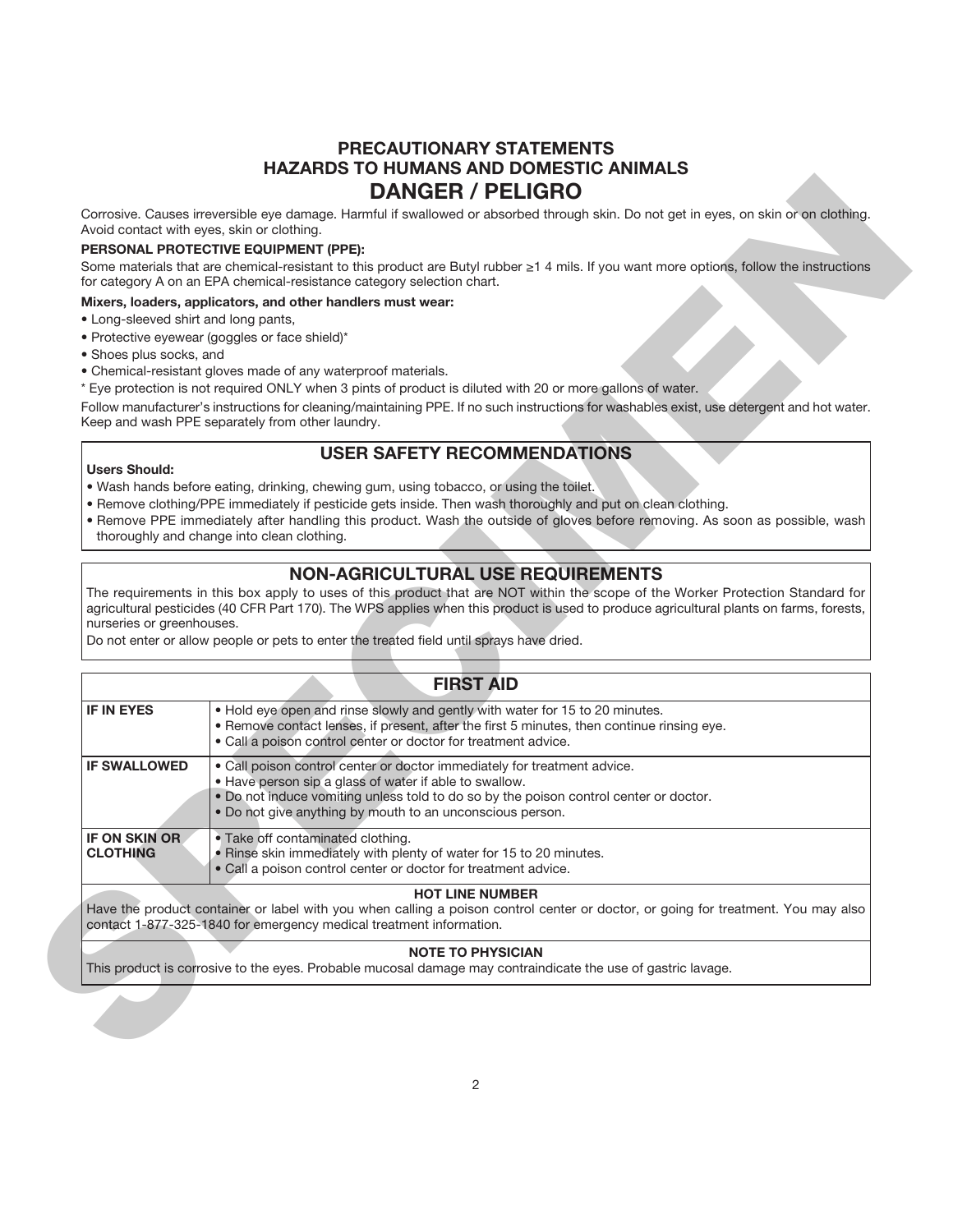#### **ENVIRONMENTAL HAZARDS**

Do not apply directly to water, to areas where surface water is present, or to intertidal areas below the mean high water mark. Do not contaminate water when disposing of equipment washwater or rinsate. Drift and runoff may be hazardous to aquatic organisms in water adjacent to treated areas. Runoff of this product will be reduced by avoiding applications when rainfall is forecasted to occur within 48 hours.

This chemical has properties and characteristics associated with chemicals detected in groundwater. The use of this chemical in areas where soils are permeable, particularly where the water table is shallow, may result in groundwater contamination.

#### **DIRECTIONS FOR USE**

It is a violation of Federal law to use this product in a manner inconsistent with its labeling.

This product is for use on Ornamental Turf Lawns (Residential, Industrial and Institutional), Parks, Cemeteries, Athletic Fields and Golf Courses (Fairways, Aprons, Tees\* and Roughs) . Not for use on turf being grown for resale or other commercial use as sod, or for commercial seed production or for research purposes. \*Excluding Bentgrass Tees.

**Entry Restrictions:** Do not allow people or pets to enter treated area until sprays have dried.

**Application Restrictions:** Avoid contact with eyes, skin, or clothing during and after application. Do not apply this product in a way that will contact any person or pet, either directly or through drift. Keep people and pets out of the area during application. This product may cause skin sensitization reactions in some people.

The maximum application rate is 3.2 pints of product (1.5 lb ae) per acre per year.

Limit two applications per year with a minimum retreatment interval of 21 days. Aerial application is prohibited.

#### **USE PRECAUTIONS**

Avoid drift of spray mist to vegetables, flowers, ornamental plants, shrubs, trees and other desirable plants. Do not pour spray solutions near desirable plants. Do not use on Carpetgrass, Dichondra, nor on lawns or turf where desirable clovers are present. Avoid fine mists. Use lawn type sprayer with coarse spray as wind drift is less likely. Avoid contact with exposed feeder roots of ornamentals and trees. Maximum control of weeds will be obtained from spring or early fall applications when weeds are actively growing. Use the higher rate for hard-to-control weeds. Do not exceed specified dosages for any area; be particularly careful within the dripline of tree and other ornamental species. Do not apply to newly seeded grasses until well established. Avoid broadcast applications when air temperature exceeds 90 degrees. When using small, spot treatment applications in temperature over 90 degrees, turf injury may occur. solution and which disposed at supernite variable at the same but and not one set a superior of the system of the system of the system of the system of the system of the system of the system of the system of the system of

When treating Carpetgrass and St. Augustine grass, avoid broadcast applications when air temperature exceeds 80 degrees. When air temperatures exceed 80 degrees, limit application to spot treatment only.

Avoid application to Centipede or St. Augustine grasses unless turf injury can be tolerated. The suitable use of this product on nonrecommended turf species may be determined by treating a small area at any rate/acre which does not exceed 3 pints/acre. Prior to treatment of larger areas, the treated area should be observed for any sign of turf injury for a period of 30 days of normal growing conditions to determine the phytotoxicity and efficacy to the treated area. The user assumes the responsibility for any plant damage or other liability resulting from the use of this product on species not recommended on this label.

For optimum results: (1) avoid applying during excessively dry or hot periods unless irrigation is used; (2) turf should not be mowed 1 to 2 days before and following application; (3) reseed no sooner than 3 to 4 weeks after application of this product. Adding oil, wetting agent, or other surfactant to the spray may be used to increase effectiveness on weeds but doing so may reduce selectivity to turf resulting in turf damage. Clean and rinse spray equipment using soap or detergent and water, and rinse thoroughly before reuse for other sprays.

#### **SPRAY DRIFT MANAGEMENT**

Avoiding spray drift at the application site is the responsibility of the applicator. The interaction of many equipment and weather related factors determine the potential for spray drift. The applicator and the grower are responsible for considering all these factors when making decisions.

Apply only as a medium or coarser spray (ASAE standard 572) or a volume mean diameter of 300 microns or greater for spinning atomizer nozzles.

Apply only when the wind speed is 2-10 mph at the application site.

Do not apply with a nozzle height greater than 4 feet above the crop canopy for ground boom application.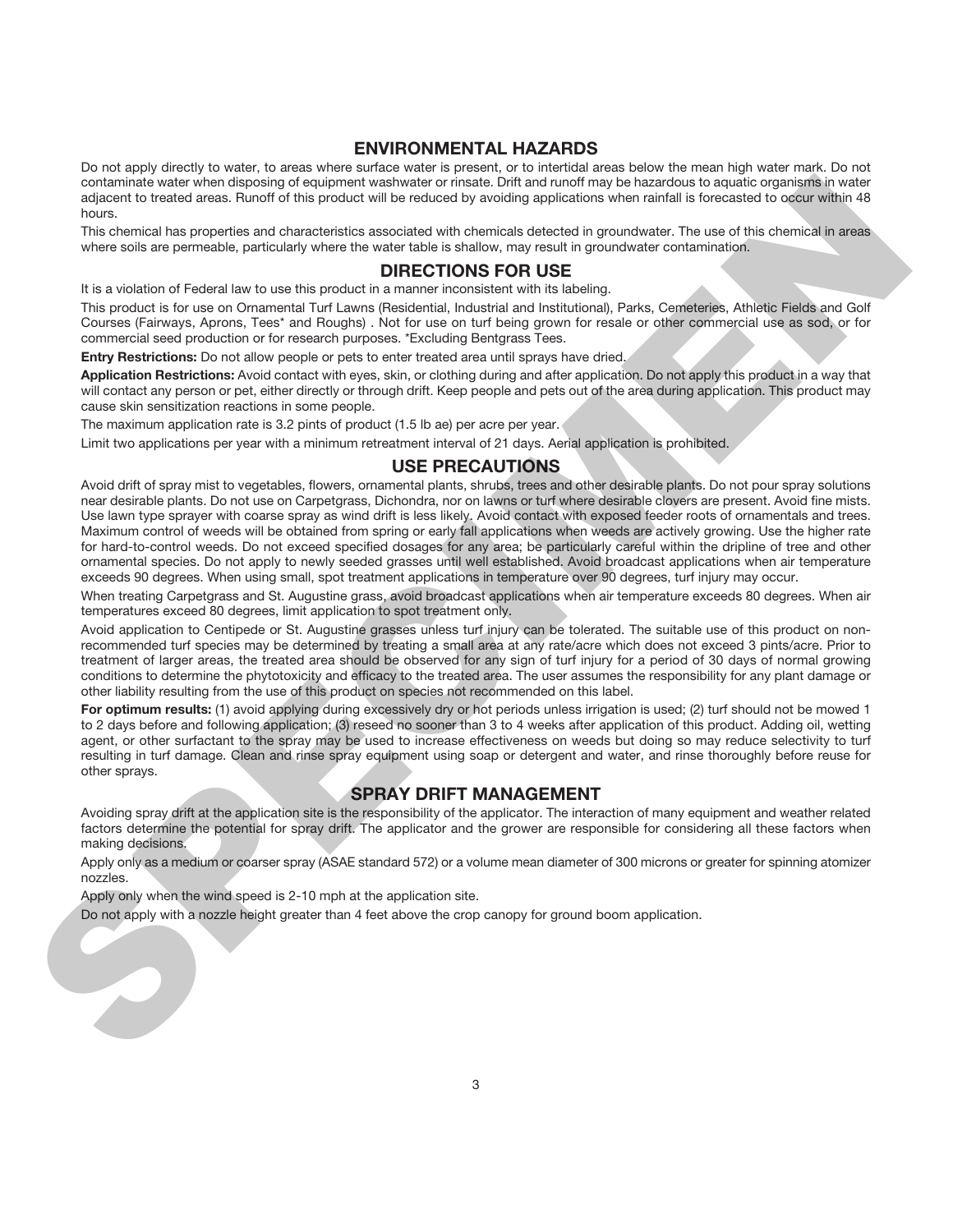#### **WEEDS CONTROLLED**

Dock Matchweed Spurry

Bedstraw Fleabane Fleabane Nightflowering catchfly Croton Mallow Spiderwort Daisy **Marc's Tail Spikeweed** Spikeweed Dandelion Marshelder Spurge

Alfalfa Dog fennel Mayweed Spurweed Amaranth Dragonhead mint Milkweed Starbur Aster **Exercise Evening primrose** Morningglory Stinging nettle in Evening primrose Beadstraw Field pennycress Mustard Stitchwort Beggartick **Florida pusley Community** Nightshade Sumpweed Beggarweed Frenchweed Oxalis(Stricta and corniculata) Sunflower Bindweed **Galinsoga** Galinsoga Parsley-piert **Parsley-metron** Tansy ragwort Bitter sneezeweed Geranium Geranium Bitter School and Teasel Black medic Goatsbeard Peppergrass Teaweed Bladder campton Goldenrod Pepperweed Texas blueweed Bracken fern **Goosefoot** Goosefoot Pigweed Thistle Broomweed Gromwell Gromwell Broomweare Plantain Toad flax Buckhorn Ground ivy **Buckhorn** Trumpetcreeper Buckwheat **Halfshrub sundrop** Poison ivy **Poison in the Velvetleaf** Buffalobur Hawkweed Poison oak Veronica Burclover **Healall** Healall Pokeweed Vetch Burcucumber Heartleaf drymary Poorjoe Waterhemlock Burdock **Hemp sesbania** Prickly sida Waterhemp Bursage **Example Hempnettle Community** Prickly lettuce Whitebrush Buttercup **Henbit** Henbit **Puncturevine** Wild violet Canada thistle **Example 20** Horsenettle **Purslane** Purslane Wild radish Carpetweed Wild onion Horseweed Ragweed Ragweed Wild onion Catnip **Ironweed Red sorrel Red sorrel Red Sorrel** Wild aster Catsear **Catsear** Jerusalem artichoke Red clover **Red clover** Wild carrot Chamise **Chamise** Jimsonweed Redevine Redevine Wild lettuce Chamomile **Knapweed Redstem Redstem Wild garlic** Chickweed **Knapwood Rubberweed Wild geranium** Chicory **Sheep sorrel Wood sorrel Sheep sorrel Wood sorrel** Cinquefoil Knotweed Shepherdspurse Wormwood Clover **Sicklepod Clover Sicklepod Sicklepod Sicklepod Yankeeweed** Cocklebur **Cocklebur** Ladysthumb Smartweed Yarrow Coffeeweed **Lambsquarter Coffeeweed** Yellow starthistle Cornspeedwell Little starwort Speedwell broadleaf weeds.

Cornflower Lespedeza Sowthistle Yellow rocket and many other Average the control of the second of the second of the second of the second of the second of the second of the second of the second of the second of the second of the second of the second of the second of the second of th

#### **ORNAMENTAL LAWNS AND TURF**

Apply this product at the rate of 2 to 3 pints in 20 to 240 gallons of water per acre (0.73 to 1.10 fluid ounces in 0.5 to 5.5 gallons of water per 1,000 square feet) to control weeds growing in turf grasses planted to Bluegrass, Fescue, Rye, Bent (excluding golf course greens and tees), Bahia, Bermuda and Zoysia.

**HerbiTM Controlled Droplet Applicator:** Add 1-1/2 to 2-1/4 pints of this product to the 5 pint Herbi bottle, then fill with water to make 5 pints of mixture or substitute 1/2 pint of a surfactant for water while agitating the solution.

While walking at approximately 1 pace (3 feet) per second, spray entire contents over 33,000 square feet (3/4 of an acre). Do not overlap (double coverage) at edge of spray patterns. Reduced rates (use 1/2 of rate shown above) of this product must be applied when grass is stressed from heat, drought, etc.

**Controlled Droplet Applicators - (CDA), Atomizers, and Spinning Disk Applicators:** Use this product at the rate of 2 to 3 pints per acre (0.73 to 1.10 fluid ounces per 1,000 square feet) in sufficient water to assure coverage (1 to 4 gallons of water per acre is normal for this type of equipment).

**NOTE:** For all grasses (1) Do not overlap spray patterns; (2) Use reduced rates if grass is stressed from heat, drought, etc.; and (3) Follow CDA equipment spray instructions.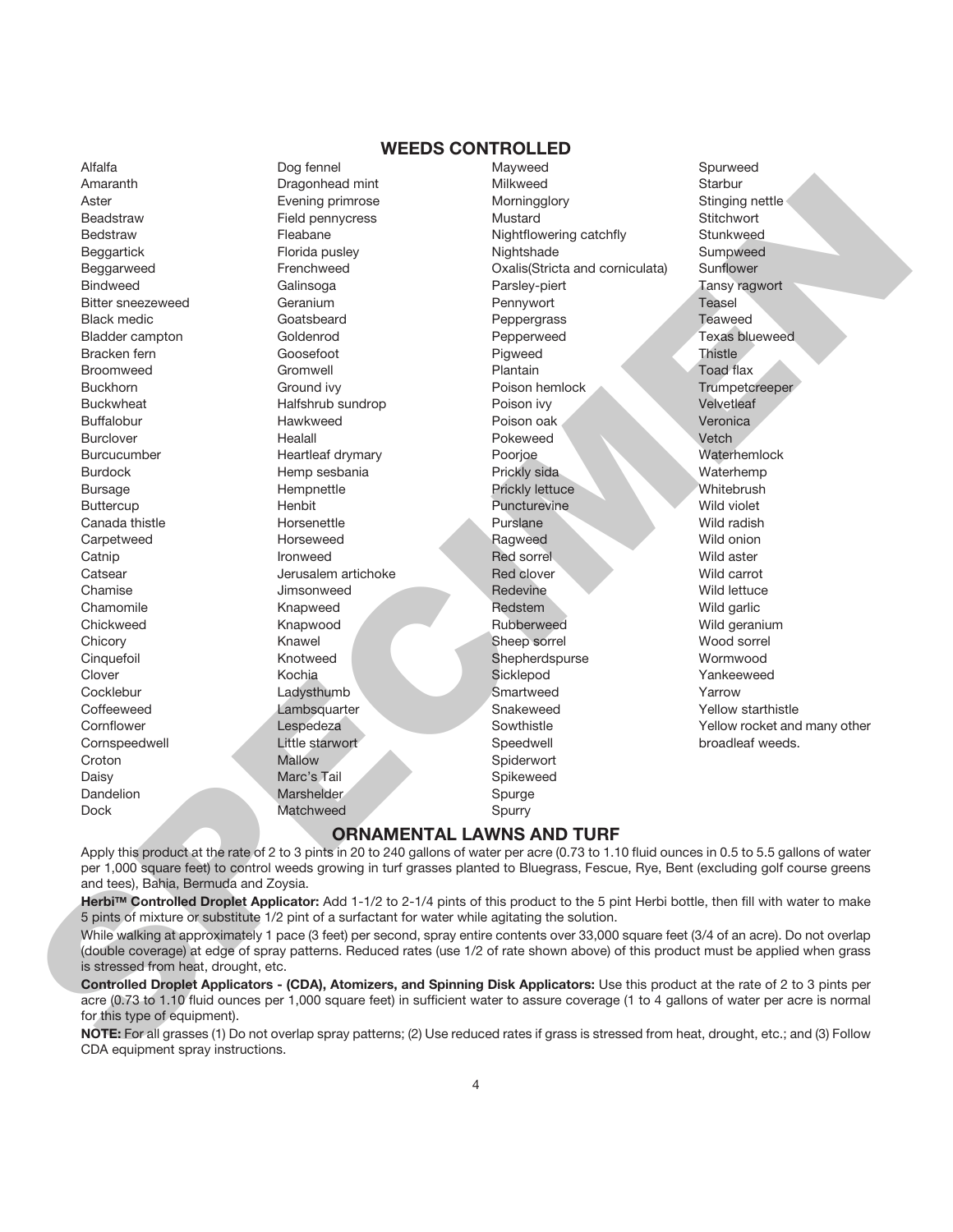#### **COMPATIBILITY**

This product can be mixed with some liquid fertilizers or liquid iron materials. Because liquid fertilizers and liquid iron differ in pH, free ammonia content, density, salt concentration and percentage of water, a compatibility test (given below) is recommended prior to mixing in the application equipment. All regulations, either State or Federal, relating to the application of liquid fertilizers or liquid iron and this product must be strictly followed. The following compatibility test should always be performed prior to full-scale mixing.

- 1. Pour 18 ounces of water into a quart jar.
- 2. Add 1 ounce of either the liquid fertilizer or liquid iron to be used.
- 3. Add 1 ounce of this product.
- 4. Close jar and shake well.
- 5. Watch the mixture for several seconds after shaking and check again after 30 minutes.
- 6. If the mixture does not show signs of separating, the combination may be used. If the mixture foams excessively, gels, separates or gets very thick, do not combine for field application.
- 7. Compatibility may be improved by the use of a compatibility agent. Some suggested compatibility agents to try are Kalo Laboratories Complex, Hopkins Chemical's Unite, Farm Chemicals Inc.'s Compat, Harcros Chemicals' T-Mulz 734-2, Rigo Company's Rigo Compatibility Agent, Witco Chemical's Sponto 168D, Amoco Oil's Amoco Spray Mate and Universal Co-op.'s Chem-Link. These agents are all used in the same manner. Follow the previously outlined test procedures and add 1/6 ounce of the compatibility agent between steps (the compatibility agent must be added to the fertilizer or iron before adding this product).
- 8. If the mixture does not separate, gel, foam or get very thick, it may be used for field application. Mix only the amount to be sprayed. Do not allow to stand overnight.

### **STORAGE AND DISPOSAL**

#### Do not contaminate water, food or feed by storage or disposal.

**PESTICIDE STORAGE:** Always store pesticides in a secured warehouse or storage building. Store at temperatures above 32˚F. If allowed to freeze, remix before using. This does not alter this product. Containers should be opened in well ventilated areas. Keep container tightly sealed when not in use. Do not stack cardboard cases more than two pallets high. Do not store near open containers of fertilizer, seed or other pesticides.

**PRODUCT DISPOSAL:** Pesticide wastes are acutely hazardous. If container is damaged or if pesticide has leaked, contain all spillage. Absorb and clean up all spilled material with granules or sand. Place in a closed labeled container for proper disposal. Improper disposal of excess pesticide, spray mixtures, or rinsate is a violation of Federal law. If these wastes cannot be disposed of by use according to label instructions, contact your State Pesticide or Environmental Control Agency, or the Hazardous Waste representative at the nearest EPA Regional Office for guidance.

#### **CONTAINER HANDLING:**

**Nonrefillable Containers 5 Gallons or Less:** Nonrefillable container. Do not reuse or refill this container. Offer for recycling if available. Triple rinse container (or equivalent) promptly after emptying. **Triple rinse as follows:** Empty the remaining contents into application equipment or a mix tank and drain for 10 seconds after the flow begins to drip. Fill the container 1/4 full with water and recap. Shake for 10 seconds. Pour rinsate into application equipment or a mix tank or store rinsate for later use or disposal. Drain for 10 seconds after the flow begins to drip. Repeat this procedure two more times. Then offer for recycling or reconditioning, or puncture and dispose of in a sanitary landfill, or by other procedures approved by State and local authorities. Plastic containers are also disposable by incineration, or, if allowed by State and local authorities, by burning. If burned stay out of smoke.

**Nonrefillable containers larger than 5 gallons:** Nonrefillable container. Do not reuse or refill this container. Offer for recycling if available. If recycling or reconditioning not available, puncture and dispose of in a sanitary landfill, or by other procedures approved by State and local authorities. Plastic containers are also disposable by incineration, or, if allowed by State and local authorities, by burning. If burned stay out of smoke. Triple rinse or pressure rinse container (or equivalent) promptly after emptying. **Triple rinse as follows:** Empty the remaining contents into application equipment or a mix tank. Fill the container 1/4 full with water. Replace and tighten closures. Tip container on its side and roll it back and forth, ensuring at least one complete revolution, for 30 seconds. Stand the container on its end and tip it back and forth several times. Turn the container over onto its other end and tip it back and forth several times. Empty the rinsate into application equipment or a mix tank or store rinsate for later use or disposal. Repeat this procedure two more times. **Pressure rinse as follows:** Empty the remaining contents into application equipment or a mix tank and continue to drain for 10 seconds after the flow begins to drip. Hold container upside down over application equipment or mix tank or collect rinsate for later use or disposal. Insert pressure rinsing nozzle in the side of the container, and rinse at about 40 psi for at least 30 seconds. Drain for 10 seconds after the flow begins to drip. armore consider the constraints of properties of other a compatibly said you are a more constraint to the constraint of the constraint of the constraint of the constraint of the constraint of the constraint of the constra

**Refillable containers larger than 5 gallons:** Refillable container. Refill this container with pesticide only. Do not reuse this container for any other purpose. Cleaning the container before final disposal is the responsibility of the person disposing of the container. Cleaning before refilling is the responsibility of the refiller. To clean the container before final disposal, empty the remaining contents from this container into application equipment or a mix tank. Fill the container about 10% full with water. Agitate vigorously or recirculate water with the pump for two minutes. Pour or pump rinsate into application equipment or rinsate collection system. Repeat this rinsing procedure two more times.